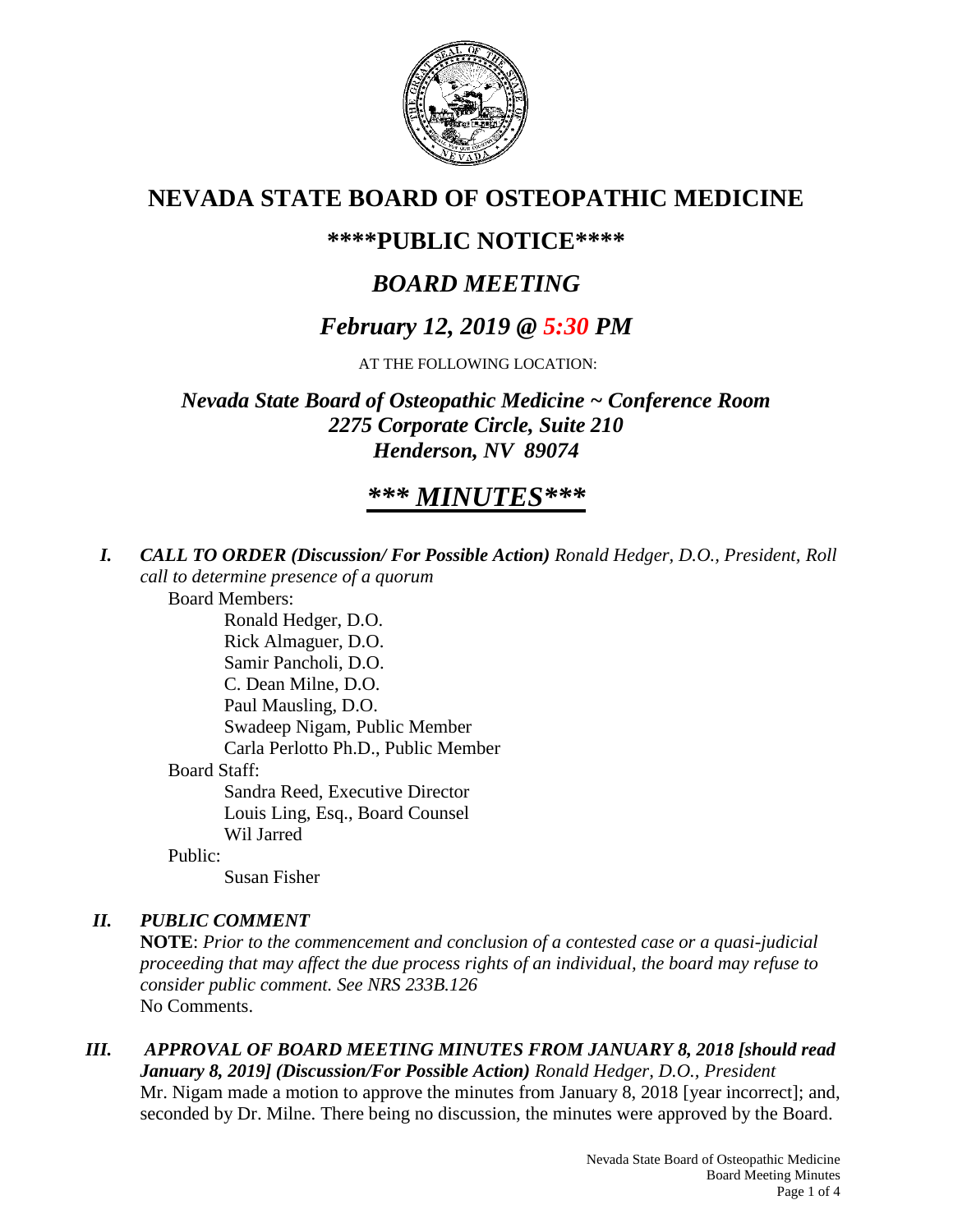### *IV. CONSENT AGENDA TO GRANT LICENSURE FOR OSTEOPATHIC PHYSICIANS , SPECIAL LICENSE OSTEOPATHIC PHYSICIANS AND TEMPORARY LICENSE OSTEOPATHIC PHYSICIANS (Discussion/ For Possible Action) Ronald Hedger, D.O., President*

Under this item the Board may consider the recommendations of the Executive Director and/or President/Vice President to grant licensure to the below listed applicants. The Board may remove any applicant's name from the consent motion, but may not discuss the contents of the application for licensure without the applicant present following proper notice pursuant to the open meeting law.

| <b>Osteopathic Physician Name</b>    | <b>Specialty</b>          |
|--------------------------------------|---------------------------|
| David John Acierto, D.O.             | <b>Internal Medicine</b>  |
| Darin Allred, D.O.                   | <b>Orthopedic Surgery</b> |
| Mark Conrad, D.O.                    | <b>Family Medicine</b>    |
| Melanie Fox, D.O.                    | <b>Anatomic Pathology</b> |
| Henry Lok, D.O.                      | <b>Family Medicine</b>    |
| Jed Lowe, D.O.                       | <b>Internal Medicine</b>  |
| Justin Petrie, D.O.                  | Psychiatry                |
| Michael Popov, D.O.                  | Psychiatry                |
| Tarris Webber, D.O.                  | <b>Internal Medicine</b>  |
| William Womack, D.O.                 | <b>Family Medicine</b>    |
|                                      |                           |
| <b>Special Licenses NRS.633.411:</b> |                           |
| Shawn Catmull, D.O.                  | Kingman/Sunrise           |

Grayson Dart, D.O. Kingman/Sunrise Tristan McKenna, D.O. Kingman/Sunrise

**Temporary License NRS 633.391**

Ruth Rodriguez, D.O. Pediatrics

Dr. Milne made a motion to approve the licensees as written; and, seconded by Mr. Nigam. There being no discussion, the Board approved licensure.

### *V. EXECUTIVE DIRECTOR'S REPORT*

- a. Financial Statements Included with the monthly financial reports is the quarterly compilation from the accountants.
- b. Licensing Ms. Reed provided the status of the current CME audit of licensees.
- c. Proposed Deferral Agreement Ms. Reed stated that a confidential complaint was filed with the Ethics Commission from a former or current employee, regarding expenditures reimbursed to her for the cost of overnight stays for her dog, while on work-related business. Ms. Reed obtained approval for this expenditure from the Board President. Ms. Reed reimbursed the Board for the funds expended. A deferral agreement has been initiated by the Commission, which will be reviewed and possibly approved later this month. If Ms. Reed meets the terms of the deferral agreement over the next two years, the complaint will be dismissed.
- d. Ms. Reed will meet with several legislators in Carson City in the near future to provide to them educational information about the Board.

### *VI. LEGAL REPORT (Discussion/Action) by Louis Ling, Board Counsel and/or Rosalie Bordelove, Deputy Attorney General*

a. *Ray v. NSBOM – Discussion of case and potential authorization to expend funds to tender a defense (For Possible Action).* Mr. Ling explained that the Board has been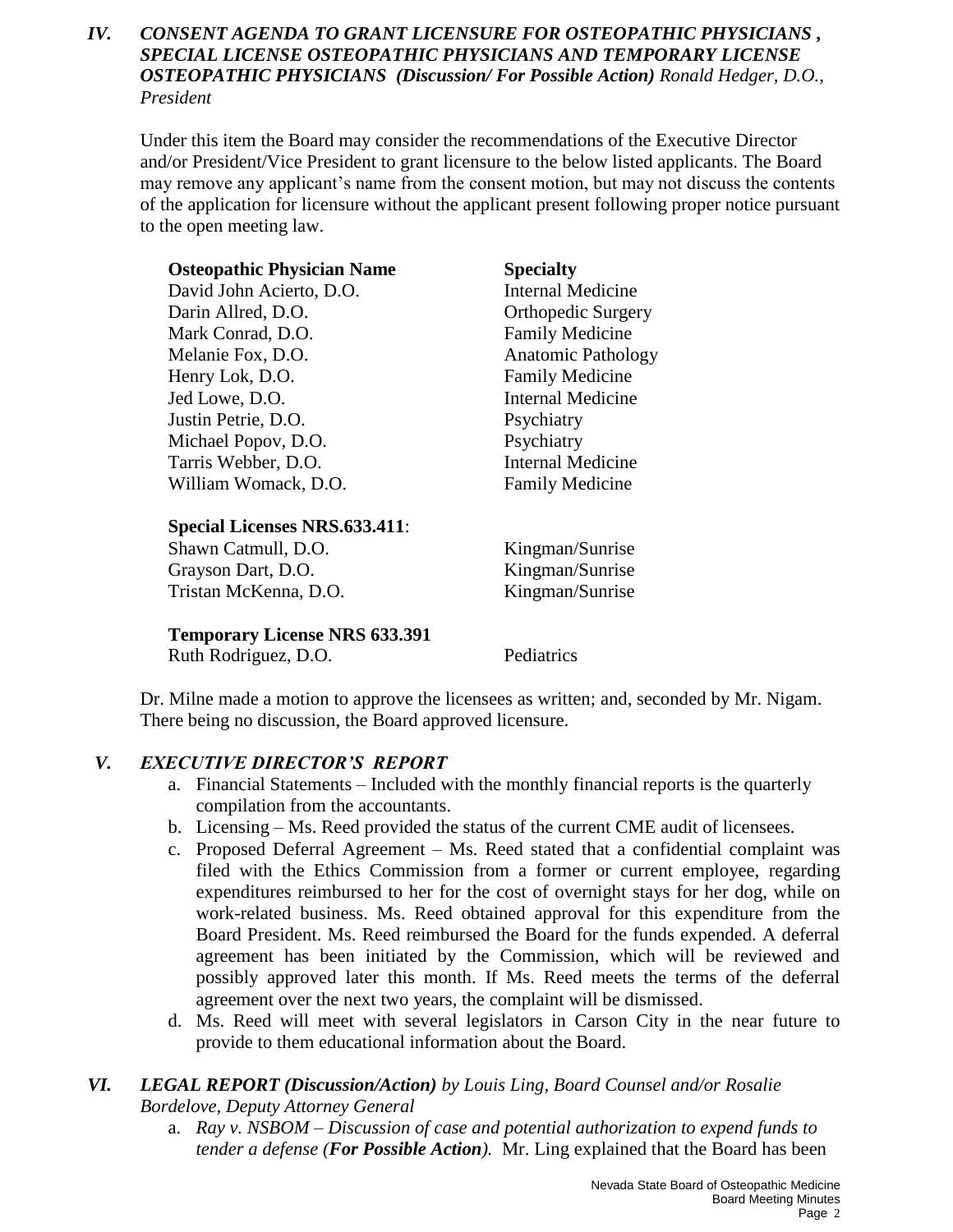sued by former employee, Steve Ray, which was filed on January 14, 2018. Being a state entity, the Board must request representation from the Attorney General's Office to receive the benefits of our self-insurance. The Attorney General's Office is presently reviewing the lawsuit. The Board members are not individually named in the lawsuit. The allegations involve age discrimination and termination of employment. The Board has not yet taken action on the lawsuit and, will wait until the Attorney General comes to a decision regarding the representation of the Board. Mr. Ling asked for approval from the Board for expending funds to defend the Board in the lawsuit. Dr. Hedger made a motion to expend funds to tender a defense; and, seconded by Dr. Perlotto. There was some discussion, and approved by the Board.

- b. *Matter of Investigative Subpoena in Case No. PB1805006 - Discussion of matter and potential authorization to expend funds to initiate legal action to enforce subpoena*  (**For Possible Action**). Mr. Ling provided general information about the matter without disclosing the name of the licensee or other specific details. He requested authorization to expend funds to initiate legal action to enforce an investigative subpoena. Mr. Ling explained that the physician could not obtain medical records from his former employer. The Board served a subpoena on the business to obtain patient medical records and was refused. One attorney for the business initially stated that the records would be provided. However, the business hired a second attorney, who wrote the Board a letter stating that he was instructing his client to not comply with the subpoena. The attorney welcomed the Board to go to court to enforce the subpoena. Per statute, the Board is authorized to proceed to a district court. He added that the hearing should be short and inexpensive--not costing the Board more than \$5000.00. Dr. Hedger made a motion to approve to expenditure of the funds; and, seconded by Dr. Milne. There was some discussion, and the motion was approved by the Board.
- c. Status update regarding the separate collection matters regarding Marian Orr, D.O. and a former employee. Mr. Ling stated that collections in the Dr. Orr matter are moving forward. Per the Controller's Office, the Board now has authority to independently pursue collections in the Dr. Orr matter. The other collection matter is moving forward and updates should be forthcoming in the near future.
- *VII. LEGISLATIVE UPDATE (Discussion /For Possible Action) by Susan Fisher, Board Government Affairs/Lobbyist – Various pending bills and bill draft requests related to the Board, its functions, its licensees, the public served by the Board and its licensees, and osteopathic medicine may be reviewed and the Board may take action related to such pending bills and draft requests.*

Ms. Fisher stated that Senator Hardy has a Bill Draft Request (BDR) requiring Continuing Medical Education credits for the application of Botox. That is under BDR 523, but the language has not yet been drafted. Ms. Fisher explained several BDRs that were introduced, including the Governor's bill to create an "Office of New Americans," in which there is a component where licensing boards are to provide information to assist immigrants with the licensing application process. There has been discussion about introducing a BDR relating to out-of-network billing. There is rumored to be another bill draft that will raise or remove the medical malpractice caps which were put in place by a vote of the people in 2004. A bill has been introduced to create a new board that would license, oversee, and require radiologic technicians to have specific training. The bill exempts osteopathic and medical physicians from being licensed under the new board; but it will impact physician assistants, who would need to be licensed by this new board.

#### *VIII. ITEMS FOR FUTURE DISCUSSION/ACTION/UPCOMING AGENDA* No Comments.